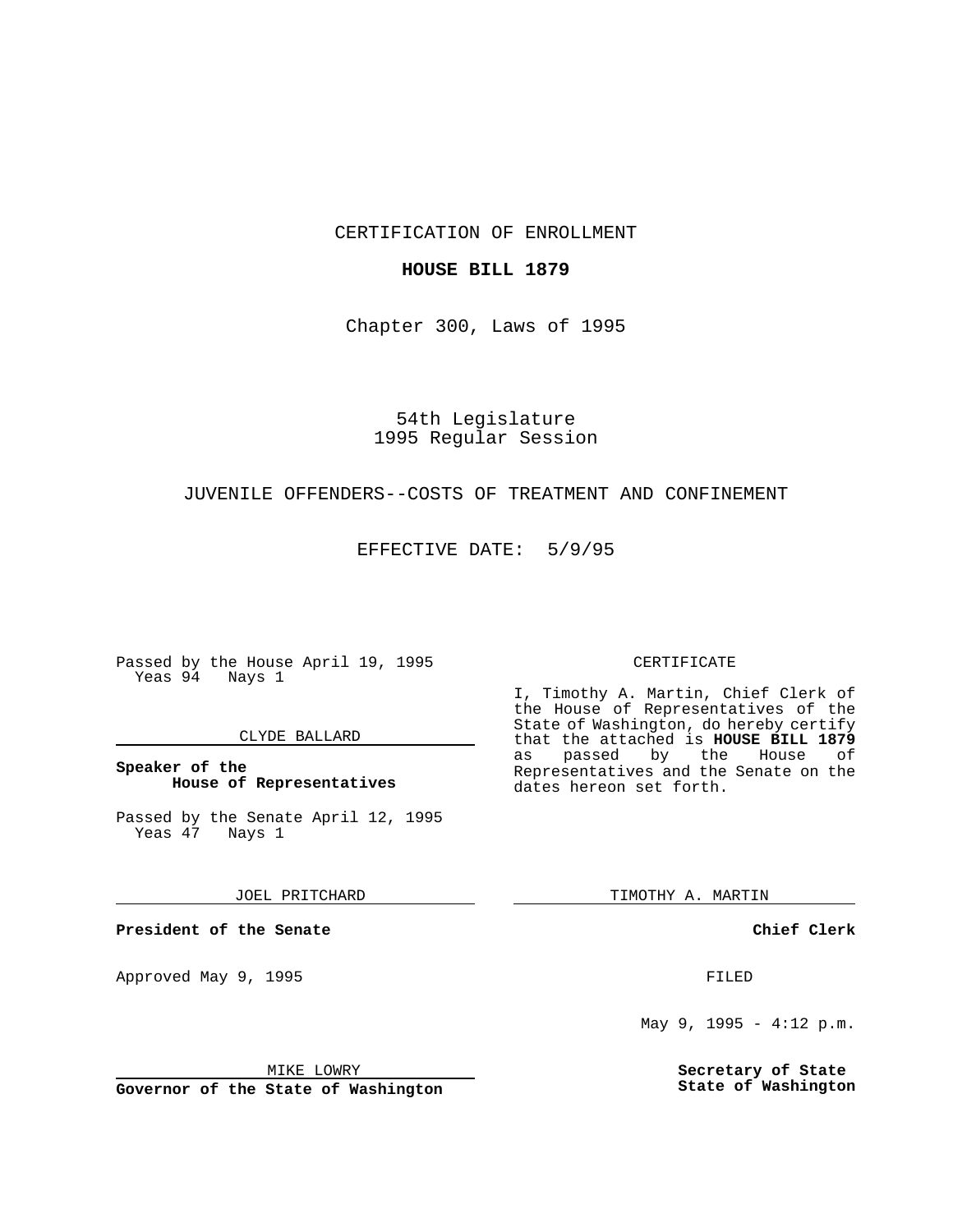# **HOUSE BILL 1879** \_\_\_\_\_\_\_\_\_\_\_\_\_\_\_\_\_\_\_\_\_\_\_\_\_\_\_\_\_\_\_\_\_\_\_\_\_\_\_\_\_\_\_\_\_\_\_

\_\_\_\_\_\_\_\_\_\_\_\_\_\_\_\_\_\_\_\_\_\_\_\_\_\_\_\_\_\_\_\_\_\_\_\_\_\_\_\_\_\_\_\_\_\_\_

## AS AMENDED BY THE SENATE

Passed Legislature - 1995 Regular Session

**State of Washington 54th Legislature 1995 Regular Session By** Representative Boldt

Read first time 02/13/95. Referred to Committee on Corrections.

 AN ACT Relating to costs of juvenile offenders; and amending RCW 13.40.220; and declaring an emergency.

BE IT ENACTED BY THE LEGISLATURE OF THE STATE OF WASHINGTON:

 **Sec. 1.** RCW 13.40.220 and 1994 sp.s. c 7 s 529 are each amended to read as follows:

 (1) Whenever legal custody of a child is vested in someone other than his or her parents, under this chapter, and not vested in the department of social and health services, after due notice to the parents or other persons legally obligated to care for and support the child, and after a hearing, the court may order and decree that the parent or other legally obligated person shall pay in such a manner as the court may direct a reasonable sum representing in whole or in part the costs of support, treatment, and confinement of the child after the decree is entered.

 (2) If the parent or other legally obligated person willfully fails or refuses to pay such sum, the court may proceed against such person for contempt.

 (3) Whenever legal custody of a child is vested in the department under this chapter, the parents or other persons legally obligated to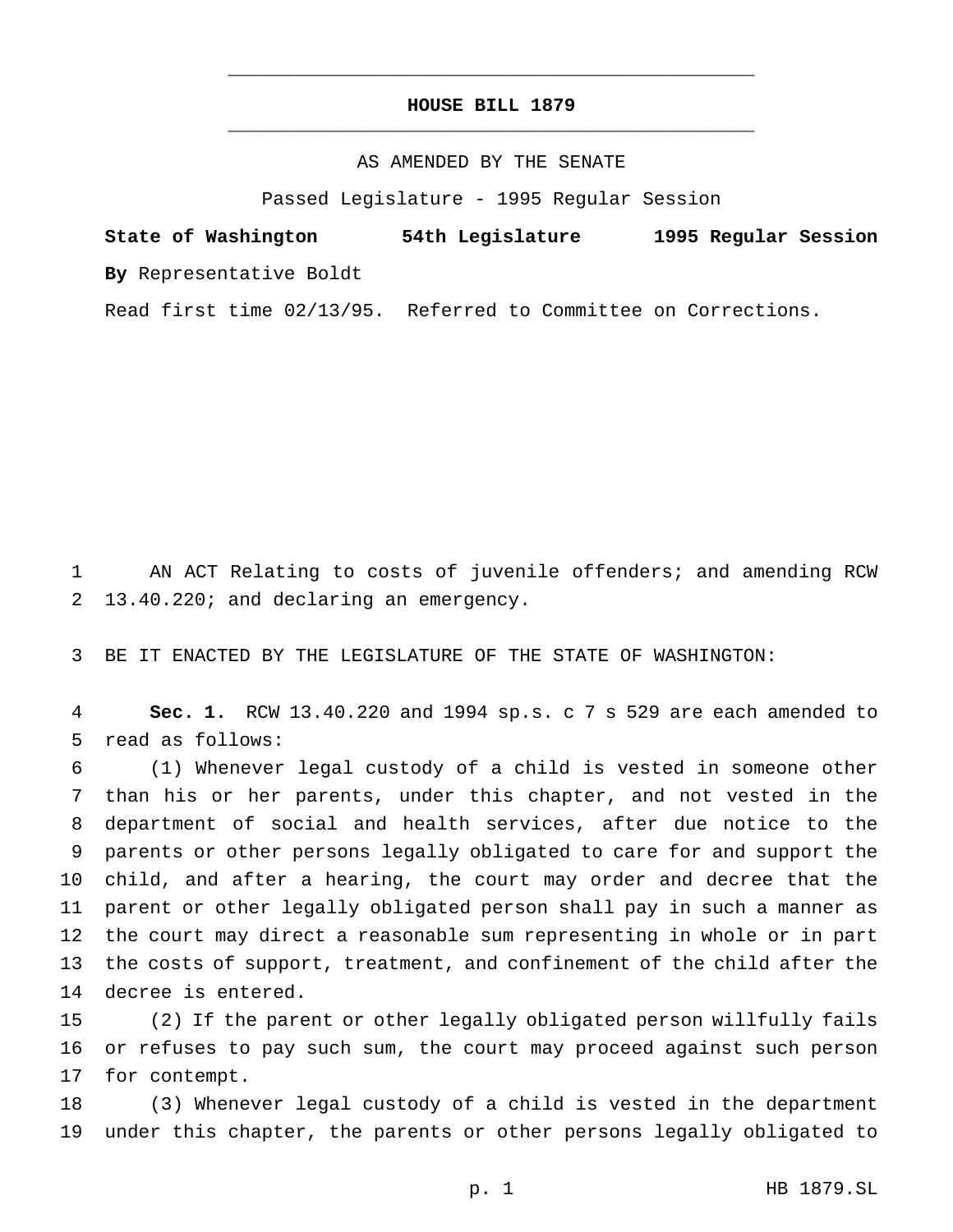care for and support the child shall be liable for the costs of support, treatment, and confinement of the child, in accordance with the department's reimbursement of cost schedule. The department shall adopt a reimbursement of cost schedule based on the costs of providing such services, and shall determine an obligation based on the responsible parents' or other legally obligated person's ability to pay. The department is authorized to adopt additional rules as appropriate to enforce this section.

 (4) To enforce subsection (3) of this section, the department shall serve on the parents or other person legally obligated to care for and support the child a notice and finding of financial responsibility requiring the parents or other legally obligated person to appear and show cause in an adjudicative proceeding why the finding of responsibility and/or the amount thereof is incorrect and should not be ordered. This notice and finding shall relate to the costs of support, treatment, and confinement of the child in accordance with the department's reimbursement of cost schedule adopted under this section, including periodic payments to be made in the future. The hearing shall be held pursuant to chapter 34.05 RCW, the Administrative Procedure Act, and the rules of the department.

 (5) The notice and finding of financial responsibility shall be served in the same manner prescribed for the service of a summons in a civil action or may be served on the parent or legally obligated person by certified mail, return receipt requested. The receipt shall be prima facie evidence of service.

 (6) If the parents or other legally obligated person objects to the notice and finding of financial responsibility, then an application for an adjudicative hearing may be filed within twenty days of the date of service of the notice. If an application for an adjudicative proceeding is filed, the presiding or reviewing officer shall determine the past liability and responsibility, if any, of the parents or other legally obligated person and shall also determine the amount of periodic payments to be made in the future. If the parents or other legally responsible person fails to file an application within twenty days, the notice and finding of financial responsibility shall become a final administrative order.

 (7) Debts determined pursuant to this section are subject to collection action without further necessity of action by a presiding or reviewing officer. The department may collect the debt in accordance